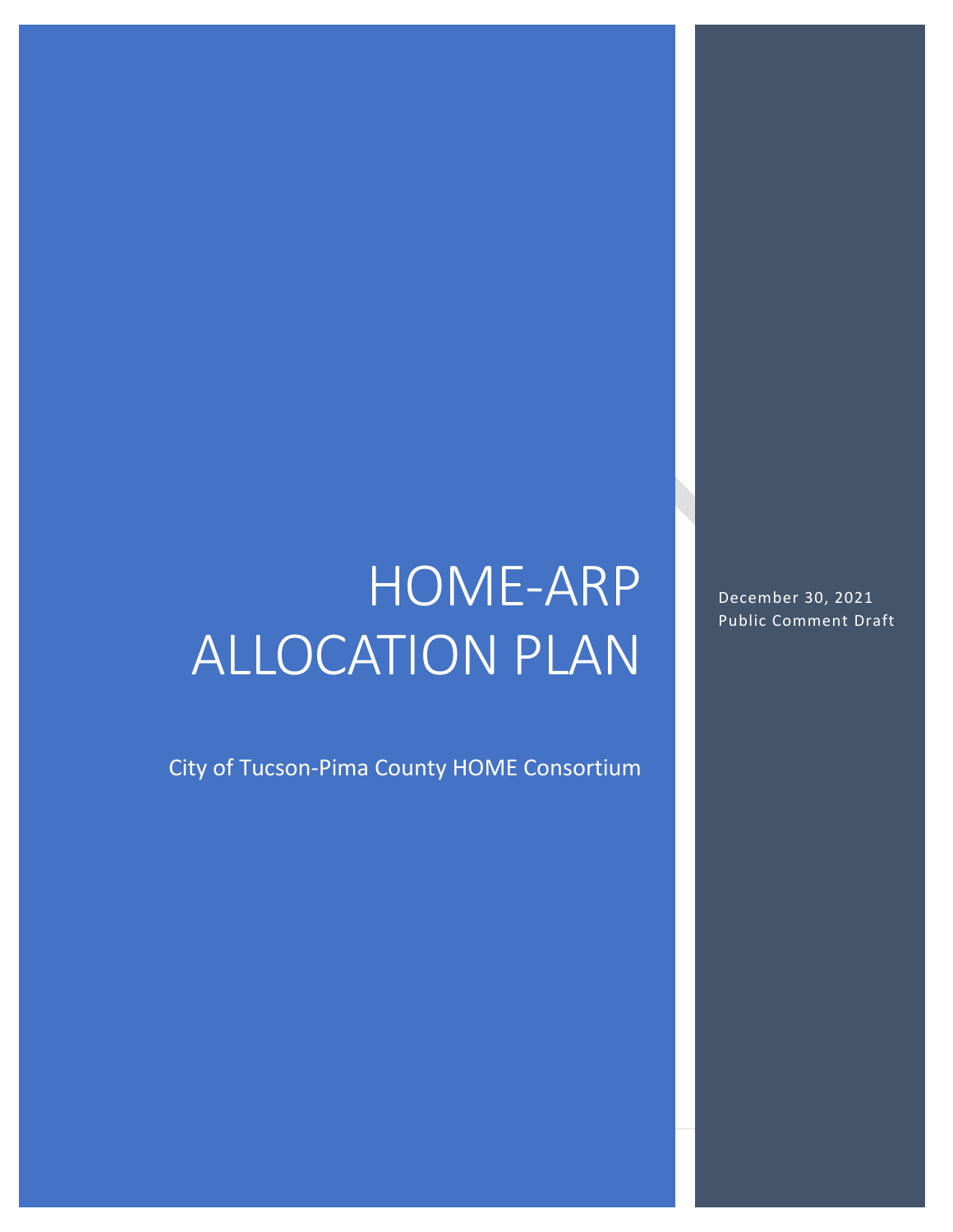# Table of Contents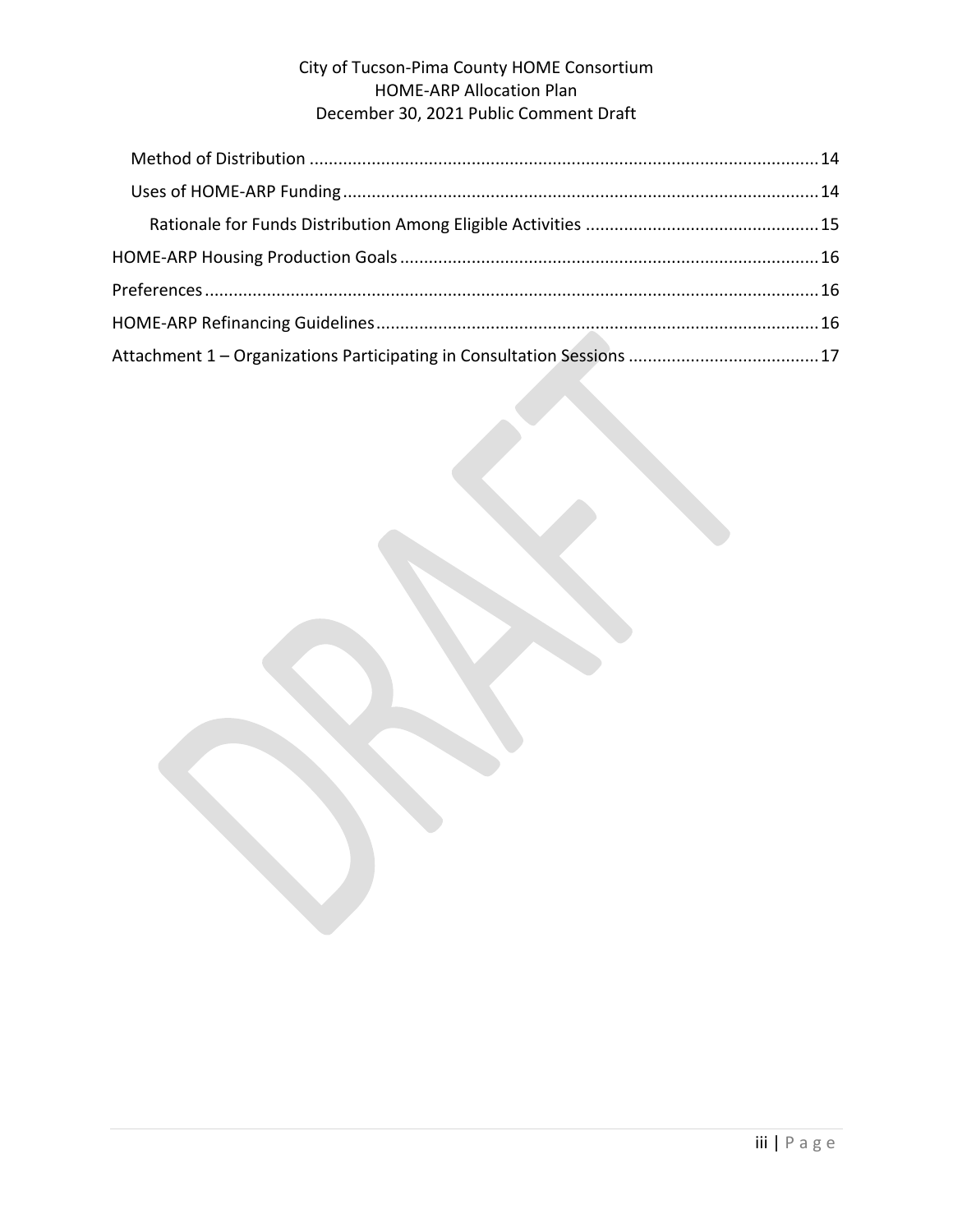# <span id="page-3-0"></span>Introduction

The City of Tucson-Pima County Consortium (Consortium) has been allocated **\$12,770,187** in HOME-American Recovery Plan Act (HOME-ARP) funding from the US Department of Housing and Urban Development (HUD). To receive its HOME-ARP allocation, the Consortium must develop a HOME-ARP Allocation Plan that includes:

- 1. Consultation with at least the organizations required by HUD;
- 2. Not less than a 15-day public comment period and one public hearing;
- 3. A needs assessment and gap analysis for HOME-ARP Qualifying Populations;
- 4. A description of proposed HOME-ARP activities, including the amount of funding planned for each activity;
- 5. An estimate of the number of affordable rental units that will be produced for HOME-ARP Qualifying Populations;
- 6. Preferences, if any;
- 7. Refinancing guidelines, if any; and
- 8. Certifications that the Consortium members will affirmatively further fair housing and comply with all applicable cross-cutting federal regulations.

# <span id="page-3-1"></span>**Consultation**

# <span id="page-3-2"></span>Summary of Process

The Consortium held two virtual consultation sessions, one on November 1, 2021 and one on November 3, 2021. Email invitations were sent to all individuals and agencies on the City of Tucson and Pima County email lists. Fifty individuals representing 29 organizations and six members of the public participated in the sessions.

The virtual consultation sessions included a brief overview of HOME-ARP qualifying populations, eligible activities, and planned consortium activities. Participants were asked for input regarding planned consortium activities, other priority activities, whether any populations should receive priority or preference, and the most-needed services. Not all session participants provided feedback or comments.

To ensure that all HUD-required agency types were consulted, the consortium identified and directly contacted agency types that did not participate in one of the consultation sessions.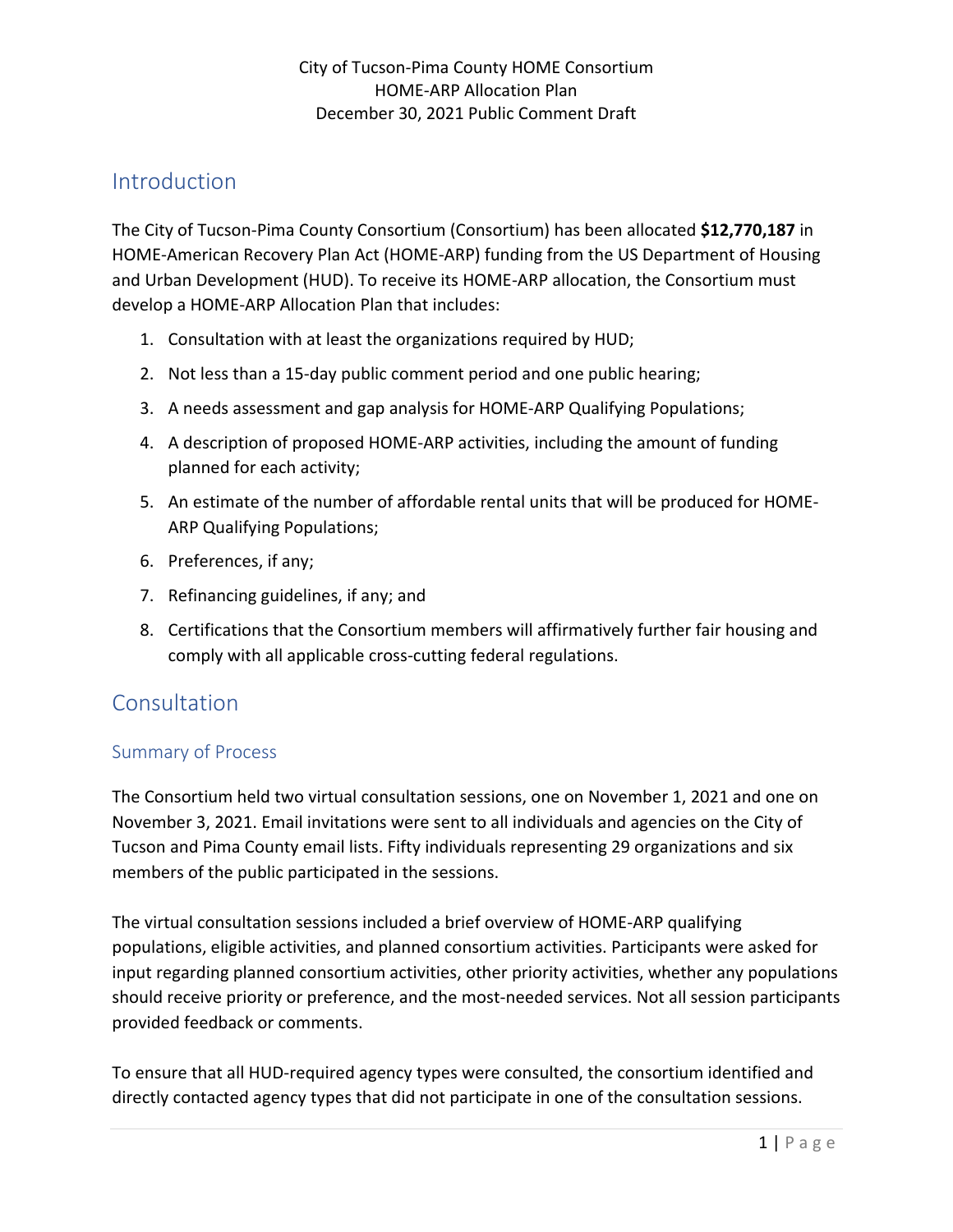Only those organizations designated by HUD as required consultation organizations are included in the following table. A complete list of attendees is attached to this Plan.

# <span id="page-4-0"></span>Organizations Consulted and Summary of Feedback

| Agency/                  | Type of Agency/     | <b>Method of</b>     | <b>Feedback</b>            |
|--------------------------|---------------------|----------------------|----------------------------|
| Organization             | Organization        | <b>Consultation</b>  |                            |
| <b>Consulted</b>         |                     |                      |                            |
| City of Tucson           | PHA                 | Virtual consultation | Non-congregate shelter,    |
| Housing &                |                     | session              | permanent supportive       |
| Community                |                     |                      | rental housing, rental     |
| Development              |                     |                      | housing, and supportive    |
|                          |                     |                      | services are most needed.  |
| City of South            | PHA and             | Virtual meeting      | <b>Quality permanent</b>   |
| Tucson                   | municipality        |                      | scattered-site affordable  |
|                          |                     |                      | rental housing and         |
|                          |                     |                      | supportive services are    |
|                          |                     |                      | most needed for qualifying |
|                          |                     |                      | populations.               |
| <b>Tucson Pima</b>       | Continuum of Care   | Virtual consultation | In agreement with planned  |
| Collaboration to         |                     | session              | activities.                |
| <b>End Homelessness</b>  |                     |                      |                            |
| <b>Emerge Center</b>     | Nonprofit           | Virtual consultation | Prioritize DV survivors.   |
| <b>Against Domestic</b>  | Organization        | session              | Focus on trauma-informed   |
| Abuse                    |                     |                      | services needed to support |
|                          |                     |                      | healing and independence.  |
| AZ Department of         | State agency        | Virtual consultation | No concerns voiced         |
| <b>Economic Security</b> | serving people with | session              | regarding planned          |
| Division of              | disabilities        |                      | activities, or priority    |
| Developmental            |                     |                      | populations and services.  |
| <b>Disabilities</b>      |                     |                      |                            |
| Southern Arizona         | Nonprofit           | Virtual consultation | No concerns voiced         |
| <b>AIDS Foundation</b>   | organization        | session              | regarding planned          |
|                          | serving people with |                      | activities, or priority    |
|                          | HIV/AIDS and their  |                      | populations and services.  |
|                          | families            |                      |                            |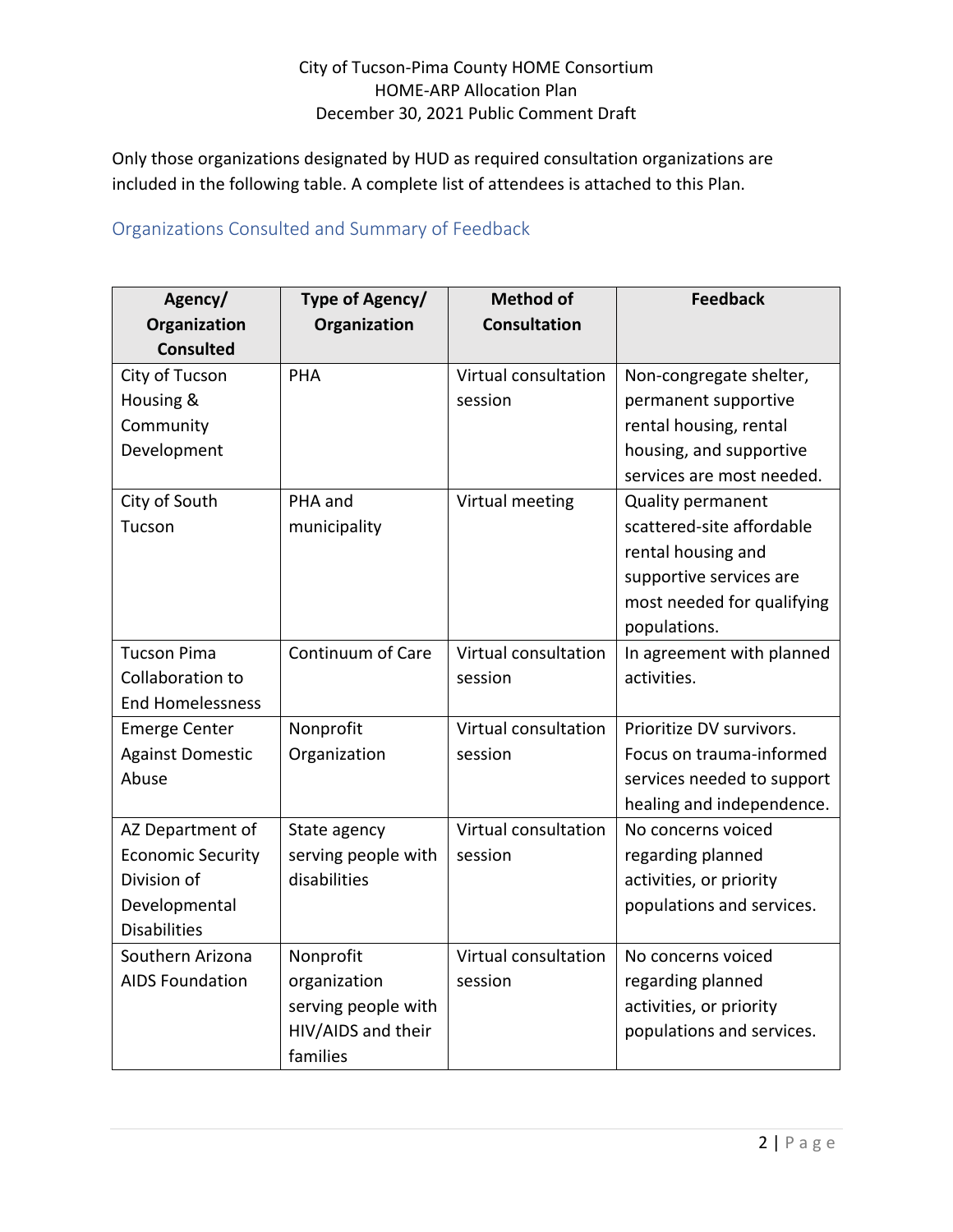| Agency/                  | Type of Agency/      | <b>Method of</b>     | <b>Feedback</b>                |
|--------------------------|----------------------|----------------------|--------------------------------|
| Organization             | Organization         | <b>Consultation</b>  |                                |
| <b>Consulted</b>         |                      |                      |                                |
| Old Pueblo               | Nonprofit            | Virtual consultation | Low barrier non-               |
| Community                | organization         | session              | congregate shelter and         |
| <b>Services</b>          | serving numerous     |                      | services are priority          |
|                          | populations          |                      | activities. Additional units   |
|                          | including Veterans   |                      | can be developed with          |
|                          | & people with        |                      | other funding as needed.       |
|                          | disabilities         |                      |                                |
| Pima Council on          | Nonprofit            | Virtual consultation | TBRA, including deposit        |
| Aging                    | organization         | session              | assistance is needed for       |
|                          | serving seniors      |                      | seniors being priced out of    |
|                          |                      |                      | their current housing.         |
|                          |                      |                      | Accessibility is essential for |
|                          |                      |                      | seniors.                       |
| <b>Banner University</b> | Health care facility | Virtual consultation | No concerns voiced             |
| <b>Medical Center</b>    | and service          | session              | regarding planned              |
|                          | provider; serves     |                      | activities, or priority        |
|                          | people with          |                      | populations and services.      |
|                          | disabilities         |                      |                                |
| Community                | Nonprofit; serves    | Virtual consultation | Non-congregate shelter is      |
| Bridges, Inc             | people with          | session              | a priority activity. Provide   |
|                          | disabilities         |                      | document readiness             |
|                          |                      |                      | services to expedite           |
|                          |                      |                      | housing placement.             |
| Primavera                | Nonprofit; serves    | Virtual consultation | Capital investments - both     |
| Foundation               | numerous             | session              | non-congregate and family      |
|                          | populations,         |                      | rental housing.                |
|                          | including Veterans   |                      |                                |
| Southwest Fair           | Nonprofit; fair      | Phone                | Supportive of non-             |
| <b>Housing Council</b>   | housing and civil    |                      | congregate shelter, rental     |
|                          | rights               |                      | housing and supportive         |
|                          |                      |                      | services as long as each is    |
|                          |                      |                      | delivered without regard       |
|                          |                      |                      | to membership in a             |
|                          |                      |                      | protected class.               |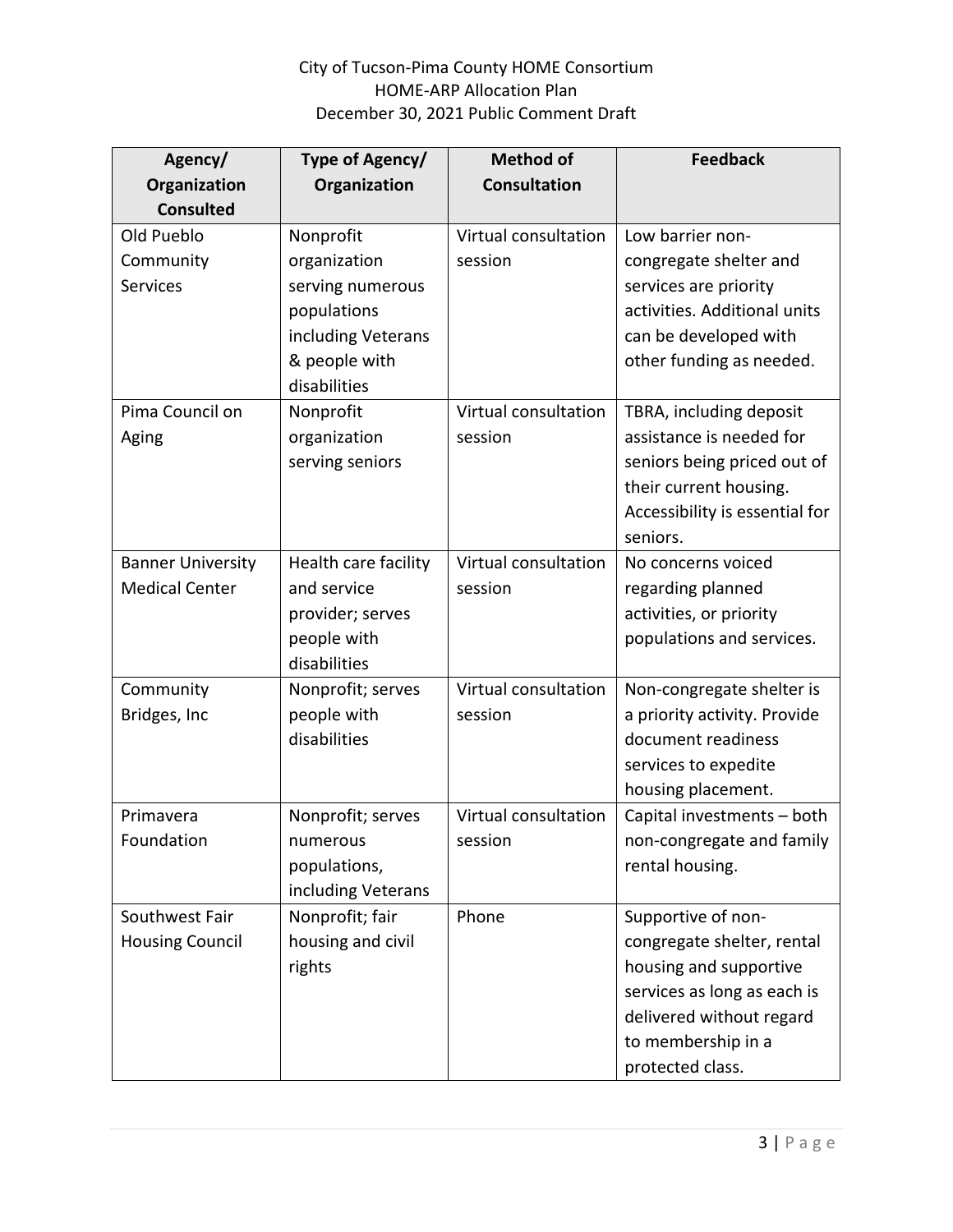| Agency/<br>Organization<br><b>Consulted</b> | Type of Agency/<br>Organization                                                          | <b>Method of</b><br><b>Consultation</b> | <b>Feedback</b>                                                                                                                                                                                                                                                                                  |
|---------------------------------------------|------------------------------------------------------------------------------------------|-----------------------------------------|--------------------------------------------------------------------------------------------------------------------------------------------------------------------------------------------------------------------------------------------------------------------------------------------------|
| US Department of<br><b>Veterans Affairs</b> | Public agency;<br>serves Veterans                                                        | Phone                                   | Supportive of non-<br>congregate shelter, rental<br>housing and supportive<br>services. Prioritize<br>Veterans and chronically<br>homeless. Services needs<br>include housing<br>navigation, rapid<br>resolution financial<br>assistance for households<br>not in need of supportive<br>housing. |
| <b>Valley Assistance</b><br><b>Services</b> | Nonprofit; serves<br>incorporated and<br>unincorporated<br>Pima County<br>outside Tucson | Virtual consultation<br>session         | All types of shelter,<br>housing and services are<br>also needed at scale in<br>smaller communities                                                                                                                                                                                              |

Consultation revealed strong support for capital investments in non-congregate shelter and permanent housing, particularly permanent supportive housing. In addition to the feedback provided by required consultation organizations in the tables, the consortium received the following input:

- There are not enough affordable housing units available to make additional TBRA a successful program; however, move-in assistance would still be very helpful for people priced out of their units or electing to move to more affordable units that may become available.
- There is still a need for TBRA.
- Nonprofits are often capable of bringing services to people, the challenge is having adequate shelter and housing.
- Shelter needs to be available to everyone regardless of active use of substances or alcohol.
- Additional prioritized populations include: large families, people with serious mental illness and/or substance abuse issues, populations that are or are potentially Medicaid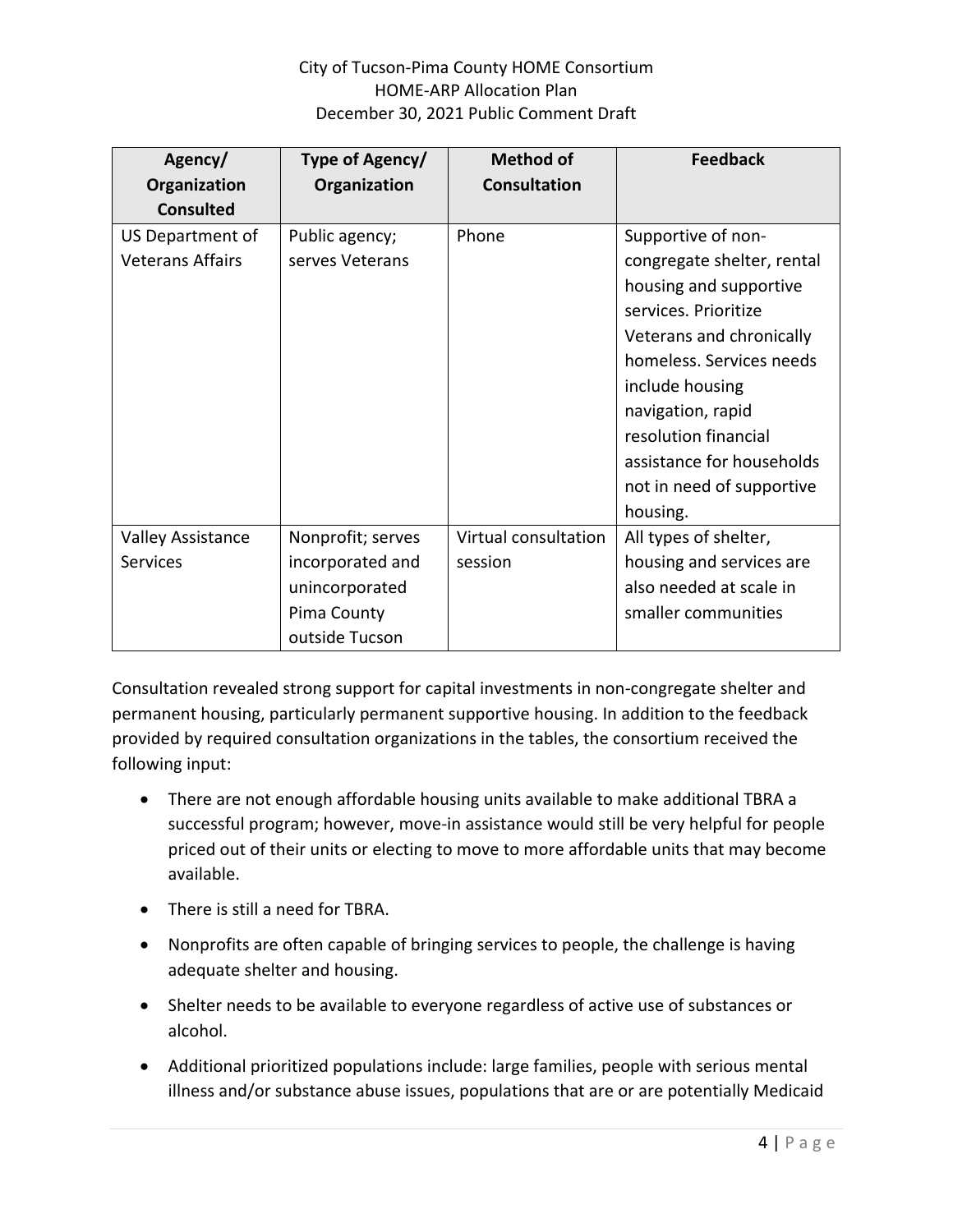eligible, people at risk of repeat homelessness, and people at high risk of death or harm if they remain on the streets.

• Prioritized services include: all services that lead to self-sufficiency; navigation; case managers; tenant advocacy; trauma-informed services; and life skills

# <span id="page-7-0"></span>Public Participation

The 15-day HOME-ARP Allocation Plan public comment period began on December 30, 2021 and will end on January 11, 2022. A public hearing will be held at 5:30 pm on February 8, 2021 with the Mayor and City Council. A notice of public comment period and public hearing were published in both English and Spanish on December 24, 2021. In addition, the notice was displayed on the City and County websites and emailed to the contact lists for both jurisdictions.

# <span id="page-7-1"></span>Efforts to Broaden Participation

Citizens who are on the City or County email lists were also invited to attend the consultation sessions held in the formulation of the Allocation Plan. The notice of public comment period and public hearing were published in both English and Spanish. In addition, the notice was displayed on the City and County websites and emailed to the contact lists for both jurisdictions.

## <span id="page-7-2"></span>Comments and Recommendations Received

Comments and recommendations received will be added to this Plan after the public comment period closes.

## <span id="page-7-3"></span>Comments and Recommendations Not Accepted

Comments and recommendations not accepted and the reasons why will be added to this Plan after the public comment period closes.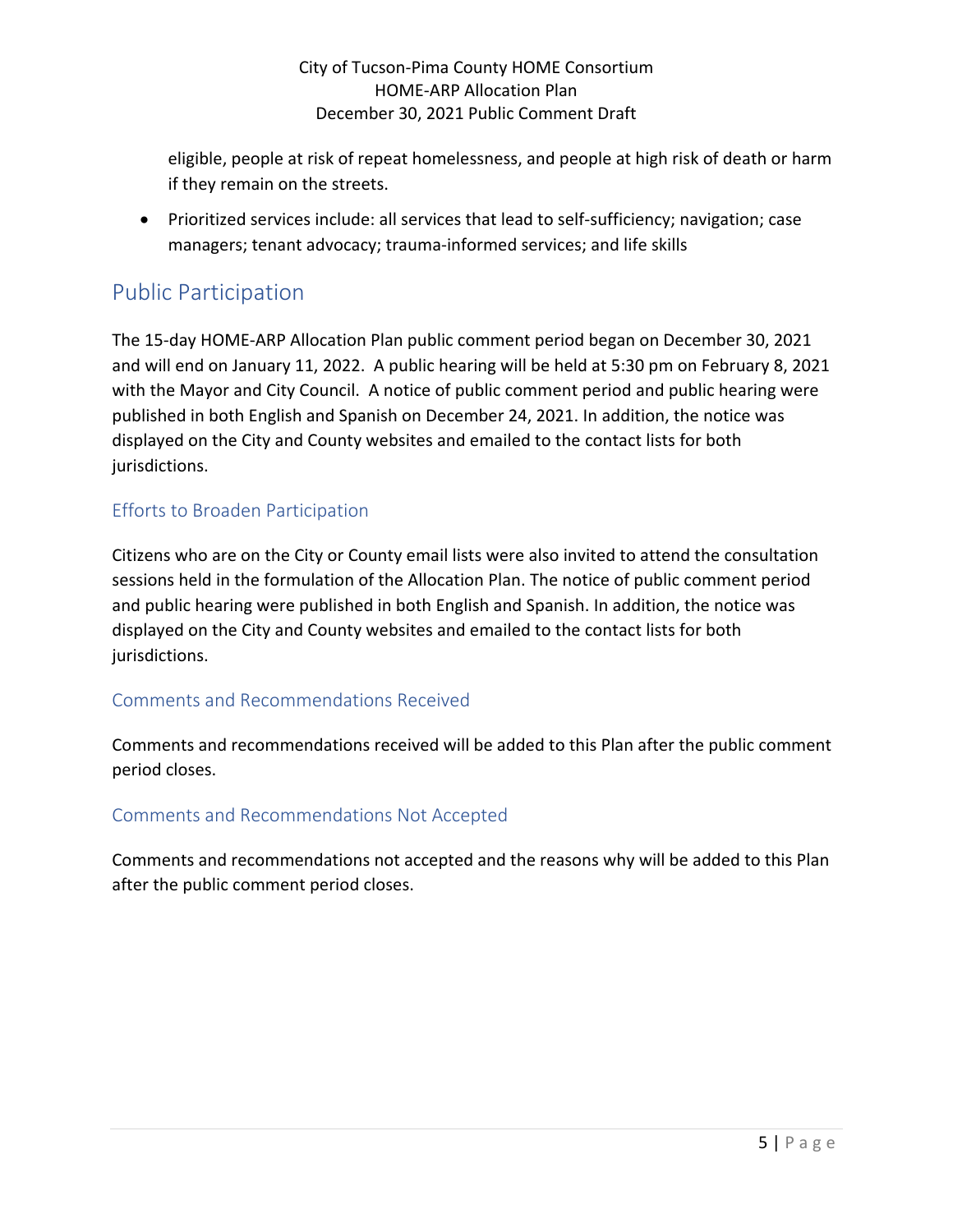# <span id="page-8-0"></span>NEEDS ASSESSMENT AND GAP ANALYSIS

The Consortium must evaluate the size and demographic composition of qualifying populations within its boundaries and assess the unmet needs of those populations. Gaps in the current shelter, housing inventory, and service delivery system must also be identified.

| <b>Homeless Needs Inventory and Gap Analysis</b>        |                                   |                             |                                  |                        |
|---------------------------------------------------------|-----------------------------------|-----------------------------|----------------------------------|------------------------|
| <b>Nightly Shelter Inventory</b>                        | <b>Family Beds</b>                | <b>Family Units</b>         | <b>Adult Only</b><br><b>Beds</b> | Veteran<br><b>Beds</b> |
| <b>Emergency Shelter</b>                                | 315                               | 93                          | 428                              | 24                     |
| <b>Transitional Housing</b>                             | 147                               | 50                          | 196                              | 131                    |
| <b>Nightly Homeless Population</b>                      | <b>Individuals</b><br>in Families | Family<br><b>Households</b> | <b>Adults</b>                    | <b>Veterans</b>        |
| Sheltered                                               | 267                               | 78                          | 553                              | 143                    |
| Unsheltered                                             | 606                               | 202                         | 854                              | 86                     |
| <b>Shelter Gap</b>                                      | <b>Family Beds</b>                | <b>Family Units</b>         | <b>Adult Only</b><br><b>Beds</b> | Veteran<br><b>Beds</b> |
| Emergency Shelter &<br><b>Transitional Housing Need</b> | 234                               | 78                          | 783                              | 74                     |

## <span id="page-8-1"></span>Homeless Needs Inventory and Gap Analysis Table

## <span id="page-8-2"></span>Housing Needs Inventory and Gap Analysis Table

|                              | Gap<br>(Renters paying more than 50%<br>of Household Income for Rent) |
|------------------------------|-----------------------------------------------------------------------|
| HH with income < 30% AMI     | 21,895                                                                |
| HH with income 30% - 50% AMI | 10,980                                                                |

# <span id="page-8-3"></span>Size and Demographic Composition of Qualifying Populations

Sheltered individuals and families – the 2021 sheltered point-in-time count identified 821 people in 586 households experiencing sheltered homelessness on January 26, 2021. Among individuals experiencing sheltered homelessness:

• 70.6% (570) were over the age of 24; 9.4% (76) were age 18 to 24; and 20.0% (161) were under age 18.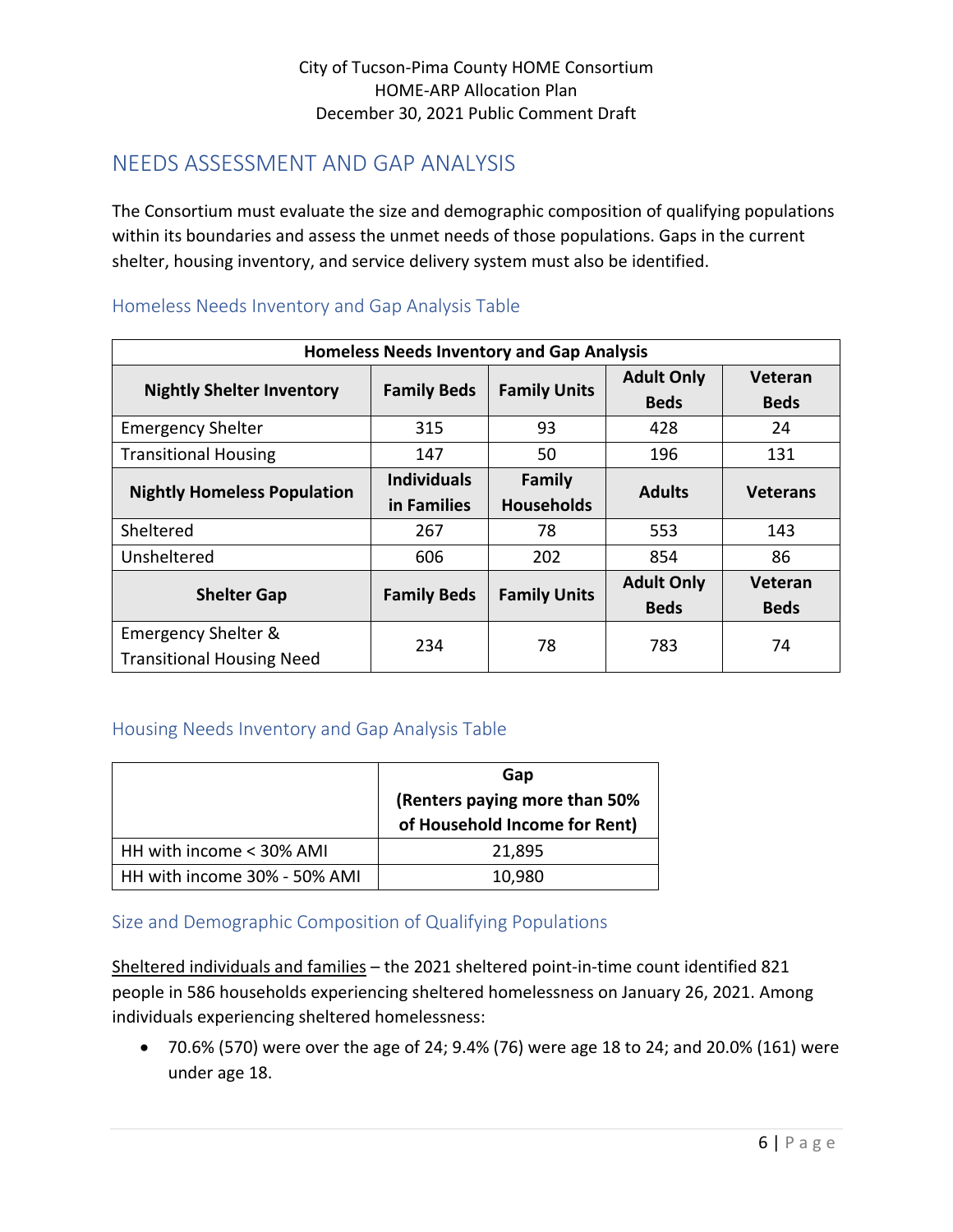- 57.0% (460) identified as male, 41.8% (337) identified as female, 1.1% (9) identified as transgender, and 0.1% (1) identified as gender non-conforming;
- 62.8% (507) identified as non-Hispanic and 37.2% (300) identified as Hispanic;
- 73.7% (595) identified as White, 14.5% (117) identified as Black or African American, 5.2% (42) identified as Native American, 5.8% (47) identified as multiple races, 0.5% (4) identified as Native Hawaiian or Other Pacific Islander, and 0.2% (2) identified as Asian;
- 21.2% (171) met the definition of experiencing chronic homelessness;
- 22.1% (178) were adults with a serious mental illness;
- 14.1% (114) were adults with a substance use disorder;
- 12.3% (99) were an adult with HIV/AIDS; and
- 16.8% (136) were Veterans.

Unsheltered families and individuals – Due to the coronavirus pandemic, there was no street count conducted in 2021 to identify unsheltered homeless families and individuals. Analysis of Coordinated Entry assessment data estimated there were 606 individuals in 202 families experiencing unsheltered homelessness on any given night. In addition, a data-driven estimate of the number of individuals experiencing unsheltered homelessness was conducted by the Southwest Institute for Research on Women at the University of Arizona College of Social & Behavioral Sciences (SIROW). SIROW estimated that 854 individuals were experiencing unsheltered homelessness on January 26, 2021. This estimate was derived from five independent variables that consider economic factors along with year-to-year changes in the rate of unsheltered homelessness. Applying the 2020 demographic characteristics of unsheltered individuals to the 2021 estimate of unsheltered individuals, among *individuals* experiencing unsheltered homelessness in 2021:

- 91.7% (783) were over the age of 24; 8.1% (69) were age 18 to 24; and 0.2% (1) were under age 18.
- 74.6% (637) identified as male, 24.4% (208) identified as female, 0.7% (6) identified as transgender, and 0.3% (3) identified as gender non-conforming;
- 68.6% (586) identified as non-Hispanic and 31.4% (268) identified as Hispanic;
- 64.8% (553) identified as White, 12.8% (109) identified as Black or African American, 12.1% (103) identified as Native American, 7.9% (68) identified as multiple races, 1.9% (16) identified as Native Hawaiian or Other Pacific Islander, and 0.5% (4) identified as Asian; and
- 42.7% (364) met the definition of experiencing chronic homelessness;
- 39.0% (333) were adults with a serious mental illness;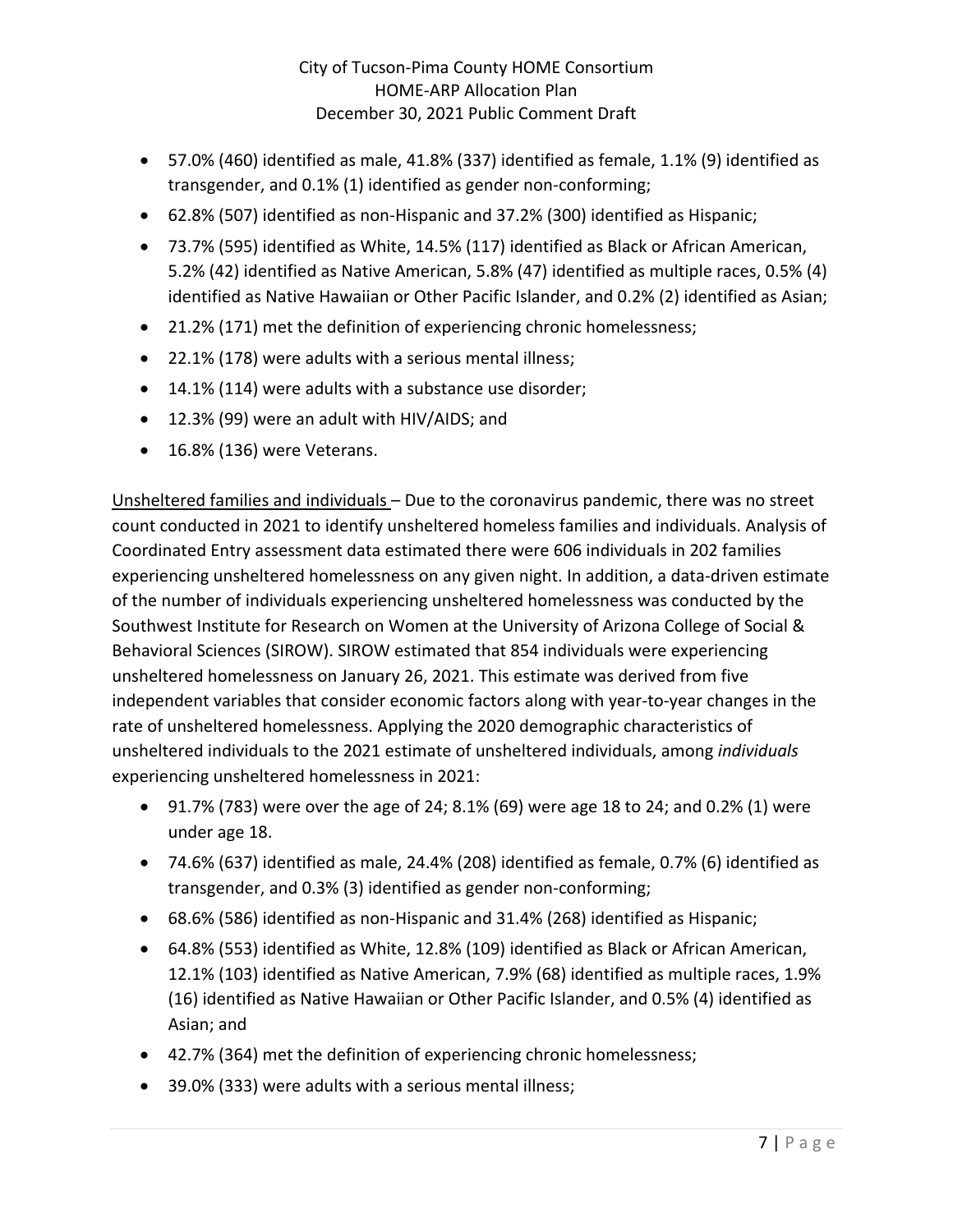- 28.0% (239) were adults with a substance use disorder; and
- 1.0% (9) were an adult with HIV/AIDS.

At-risk of homelessness (McKinney Act definition) – households in this category are those with incomes below 30% AMI that lack sufficient resources or support networks to prevent homelessness, and 1) have moved more than two times due to economic reasons in the past 60 days, 2) are doubled up with another household due to economic hardship, 3) will be evicted within 21 days, 4) live in a hotel or motel without financial assistance from a nonprofit or government entity, 5) live in an efficiency apartment and are overcrowded, or 6) are exiting a publicly-funded institution or system of care.

HUD CHAS data identified 285 households with income less than 30% AMI that are overcrowded and consist of one family with at least one subfamily or more than one family. These households, among others as defined above, are considered at risk of homelessness.

Fleeing or Attempting to Flee Domestic Violence, Dating Violence, Sexual Assault, Stalking or Human Trafficking – the 2021 sheltered PIT identified 78 adult survivors of domestic violence and the estimate of unsheltered adult survivors of domestic violence was 65, indicating a total of 143 adults. The count of sheltered and unsheltered survivors of domestic violence does not include children in families. Providers of services to survivors of domestic violence indicate the number of individuals in need of shelter is undercounted due to the COVID-19 pandemic and isolation and physical distancing mandates. Demographic information for this qualifying population is confidential.

Other Population - Currently housed and at risk of repeat homelessness – Data reported on the HUD Homelessness Data Exchange for Pima county show that approximately 1 in 6 single adult households and 1 in 11 households with both adults and children return to homelessness within 12 months of exiting the system. Households that exit emergency shelter to temporary destinations are three times more likely to experience repeat homelessness than those who exit to permanent destinations. Single adult households that consist of a person age 55 or older, and households that include a person with a disabled member are more likely than other households to experience repeat homelessness. Based on the January 2021 sheltered count of 572 households, an estimated 97 are at risk of repeat homelessness, including 90 single adult households and 7 households with both adults and children.

Other Population - At greatest risk of housing instability – Households with incomes < 30% AMI and experiencing severe housing cost burden - 2014-2019 HUD CHAS data indicates there are 21,895 renter households that are at greatest risk of housing instability, including: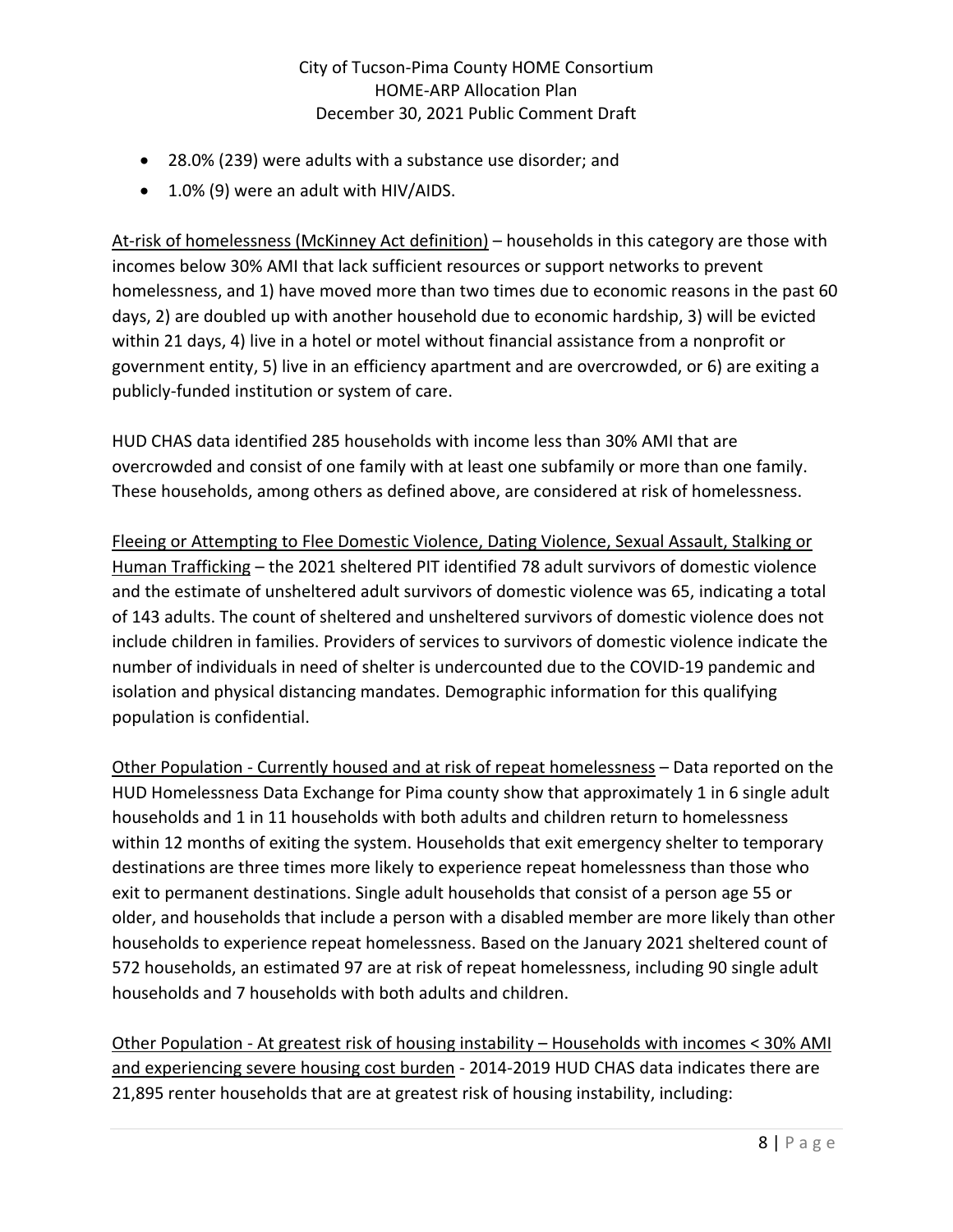- 485 elderly families (2 people, one or both of whom are age 62 or older);
- 6,005 small families with 2-4 non-elderly people;
- 1,610 large families with 5 people;
- 3,600 elderly non-families, including people living alone or living with non-relatives; and
- 10,195 non-elderly non-families, including people living alone or living with nonrelatives.

Other Population – At greatest risk of housing instability – Households with incomes 30-50% AMI that meet HUD's §91.5 definition of at risk of homelessness – households that fall into this category households in this category are those with incomes between 30% and 50% AMI that lack sufficient resources or support networks to prevent homelessness, and 1) have moved more than two times due to economic reasons in the past 60 days, 2) are doubled up with another household due to economic hardship, 3) will be evicted within 21 days, 4) live in a hotel or motel without financial assistance from a nonprofit or government entity, 5) live in an efficiency apartment and are overcrowded, or 6) are exiting a publicly-funded institution or system of care.

HUD CHAS data identified 460 households with income 30% - 50% AMI that are overcrowded and consist of one family with at least one subfamily or more than one family. In addition, 1,848 renter households with income below 50% AMI are estimated to be at risk of homelessness based on Pima County Prevention HUB data for the September 27, 2021 through December 15, 2021 period. These households, among others as defined above, are considered at risk of homelessness.

# <span id="page-11-0"></span>Unmet Housing and Service Needs of Qualifying Populations

The greatest unmet *housing* needs of qualifying populations are:

- Permanent supportive rental housing that coordinates specialized services with housing that is affordable to qualifying households; and
- Rental units that rent for \$400/month or less for households with income less than 30% AMI.

The greatest unmet *service* needs of qualifying populations, including sheltered and unsheltered homeless populations, currently housed populations at risk of homelessness, other families requiring services or assistance to prevent homelessness, and those at greatest risk of housing instability or in unstable housing situations are: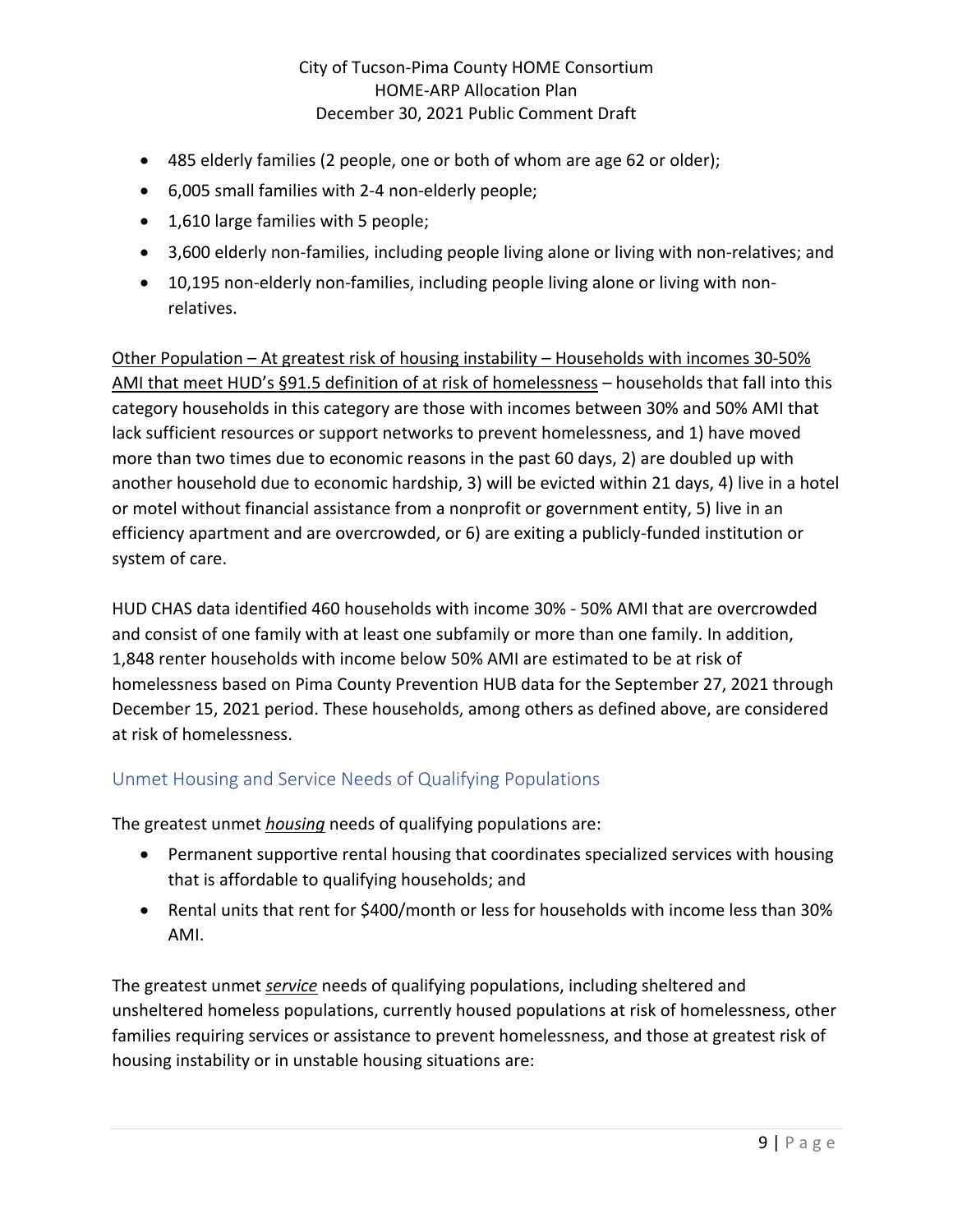- 1. Case Management, including: initial evaluation; verifying and documenting eligibility; assistance applying for needed services and benefits; trauma-informed care including ongoing risk assessment and safety planning with victims of domestic violence, dating violence, sexual assault, stalking, and human trafficking; individualized housing and service planning including planning a path to permanent housing stability; and periodically reevaluating eligibility and service needs.
- 2. Housing Search and Counseling Assistance, including: creating an action plan for locating housing, housing search assistance, tenant counseling, assistance securing utilities, making moving arrangements, outreach and negotiation with landlords/property owners, and assistance submitting rental applications and understanding leases.
- 3. Meal or Grocery Assistance, including access to three meals per day and reasonable snacks for residents of HOME-ARP non-congregate shelter through a meals or grocery program for occupants who are not receiving Supplemental Nutrition Assistance Program (SNAP) benefits and/or for whom SNAP benefits are insufficient to meet household food needs.
- 4. Coordinated Service Linkage, including: assistance identifying key service needs to promote housing stability, health, income attainment, and well-being; and coordinated referral and advocacy to support participants in achieving individual goals.

Additional unmet service needs of qualifying populations, including sheltered and unsheltered homeless populations, currently housed populations at risk of homelessness, other families requiring services or assistance to prevent homelessness, and those at greatest risk of housing instability or in unstable housing situations include the following as described in HUD CPD Notice 2021-10, as may be amended:

- 1. Child Care.
- 2. Legal Services.
- 3. Life Skills Training.
- 4. Mental Health Services.
- 5. Outpatient Health Services.
- 6. Substance Abuse Treatment Services.
- 7. Transportation.
- 8. Credit Repair.
- 9. Landlord-Tenant Liaison.
- 10. Services for Special Populations.
- 11. Financial Assistance Costs.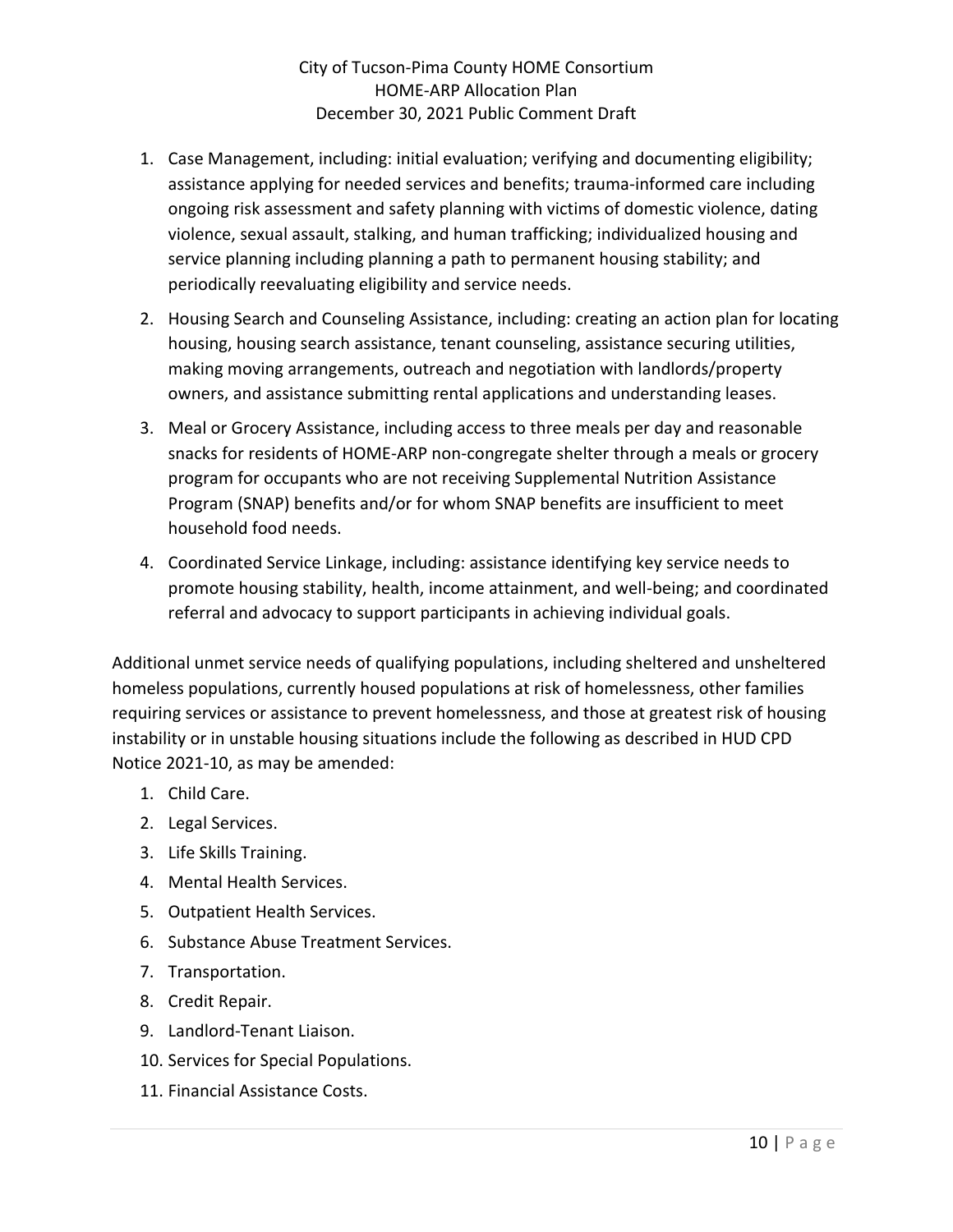# <span id="page-13-0"></span>Current Resources Available to Assist Qualifying Populations

#### <span id="page-13-1"></span>Congregate Shelter Units

In January 2021, there were 372 congregate emergency shelter beds in 15 facility-based shelters available to assist qualifying populations.

#### <span id="page-13-2"></span>Non-congregate Shelter Units

In January 2021, there were 480 non-congregate emergency shelter beds, including motel vouchers and emergency vouchers to accommodate physical distancing measures necessitated by the COVID-19 pandemic. There were an additional 343 non-congregate transitional shelter beds, including tenant-based scattered site housing, available to assist qualifying populations. Two hundred and fifty (250) of these beds quarantine and isolation beds that were discontinued in June 2021

#### <span id="page-13-3"></span>Supportive Services

An array of supportive services is available in the community for qualifying populations, including counseling/advocacy, rental and utility assistance, street outreach, alcohol and drug abuse services, employment and employment training, health care, life skills and mental health counseling.

#### <span id="page-13-4"></span>Tenant-based Rental Assistance

The Tucson Housing and Community Development Department administers 4,770 Section 8 Housing Choice Vouchers and the City of South Tucson Housing Authority administers 132 Section 8 Housing Choice Vouchers. In addition, the City of Tucson provides HOME funds for security and utility deposit assistance, and Pima County annually assists three households with HOME TBRA funding.

## <span id="page-13-5"></span>Affordable and Permanent Supportive Rental Housing

There are 2,057 affordable rental housing units funded with HOME, LIHTC, Section 202, and Section 8 project-based assistance. In addition, there are 1,624 public housing units, including 1,452 in the City of Tucson and 172 in the City of South Tucson.

In January 2021, there were 1,579 permanent supportive housing beds, including 746 for Veterans and their families, and 60 for youth and parenting youth.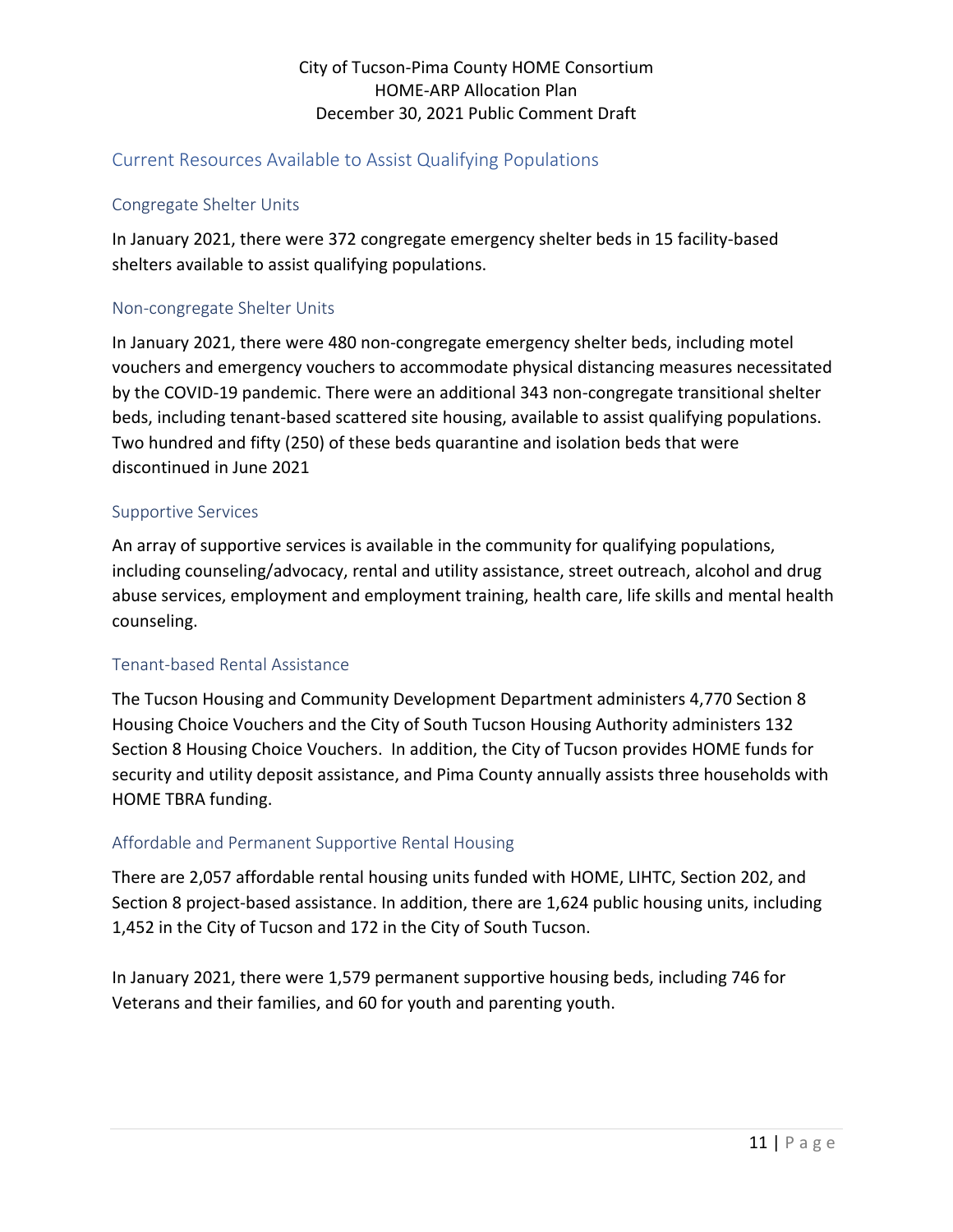# <span id="page-14-0"></span>Shelter, Housing and Service Delivery System Gaps

#### <span id="page-14-1"></span>Shelter

The gap in available shelter is 1,017 beds, including 783 adult only beds and 234 family beds.

#### <span id="page-14-2"></span>Housing

There is an estimated shortage of 21,895 rental units affordable to renter households with income less than 30% AMI, and 10,980 rental units affordable to renter households with income between 30% and 50% AMI. Units affordable to renters with income less than 30% AMI will generally rent for \$400/month or less including utilities. Units affordable to renters with income 30% AMI to 50% AMI will generally rent for between \$401 and \$650/month including utilities.

#### <span id="page-14-3"></span>Service Delivery System

Consultation with stakeholders revealed numerous service delivery system gaps, including: limited navigation and case management capacity to effectively stabilize households or help households maintain housing stability; employment opportunities that provide sufficient income to support housing stability; and specialty vouchers with move-in assistance. In addition, most services are delivered in the City of Tucson, making it difficult for residents outside of Tucson to access needed services.

## <span id="page-14-4"></span>Characteristics of Housing Associated with Increased Risk of Homelessness for Other Populations

For other populations, severe housing cost burden, or paying more than 50% of household income for rent and utilities is the primary characteristic of housing associated with increased risk of homelessness.

#### <span id="page-14-5"></span>Priority Needs for Qualifying Populations

Priority needs for qualifying populations are:

- Non-congregate shelter;
- Permanent supportive rental housing;
- Affordable rental housing;
- Supportive services including:
	- o Case management;
	- o Housing search and counseling assistance;
	- o Meal or grocery assistance;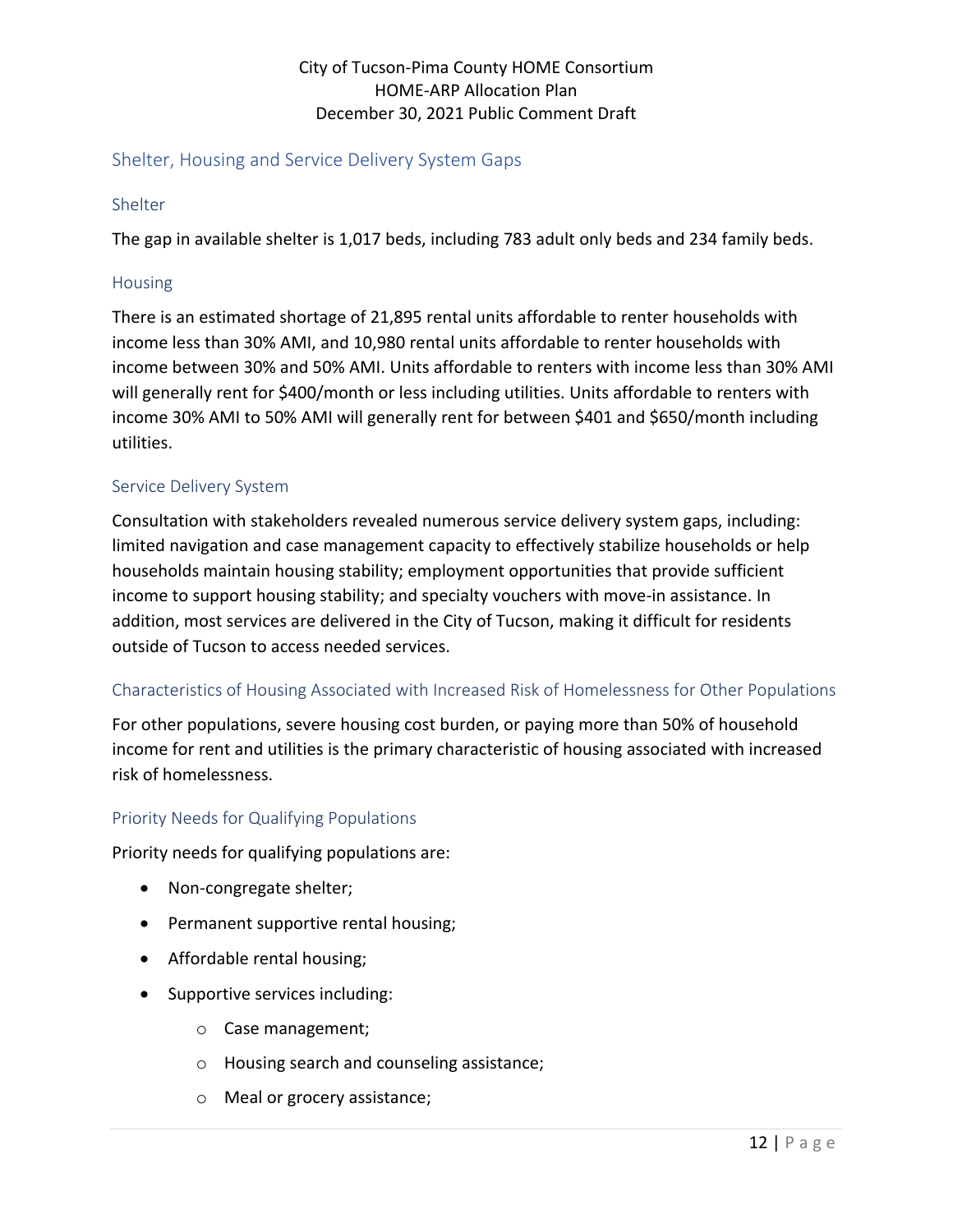- o Coordinated service linkage;
- o Child care;
- o Legal services;
- o Life skills training;
- o Mental health services;
- o Outpatient health services;
- o Substance abuse treatment services;
- o Transportation;
- o Credit repair;
- o Landlord-tenant liaison services;
- o Services for special populations, including trauma-informed services; and
- o Financial assistance to secure stable housing, such as rental application fees, security and utility deposits, and first and last month's rent.

#### <span id="page-15-0"></span>Methodology for Determining Level of Need and Shelter, Housing and Service Delivery System

#### *Non-congregate Shelter*

Individual Shelter Beds. The University of Arizona College of Social and Behavioral Sciences, Southwest Institute for Research on Women (SIROW) estimated the number of unsheltered individuals in January 2021. In order to estimate the level of unsheltered homelessness in the Tucson/Pima County CoC in 2021, SIROW utilized a multi-level modeling approach to identify CoC/county-level economic factors significantly associated with changes in homelessness yearto-year. Within this multi-level model, SIROW examined the association of five local economic factors (unemployment, poverty, median rent, homeownership rate, and the rental vacancy rate) with year-to-year change in the CoC-level unsheltered homelessness rate for the years 2013-2020 at the first level of the model. Following HUD's System Modeling Worksheet, the estimated need for individual beds was then derived by subtracting the total night emergency shelter plus transition housing bed capacity (624 beds) from the SIROW estimate of unsheltered homelessness plus the point-in-time count of sheltered homelessness (1,407 sheltered and unsheltered individuals).

Family Shelter Beds. The number of individuals in families and families was calculated using Coordinated Assessment data over a 12-month period and HUD's System Modeling Worksheet. First the number of Coordinated Entry assessments conducted were divided by average stays (4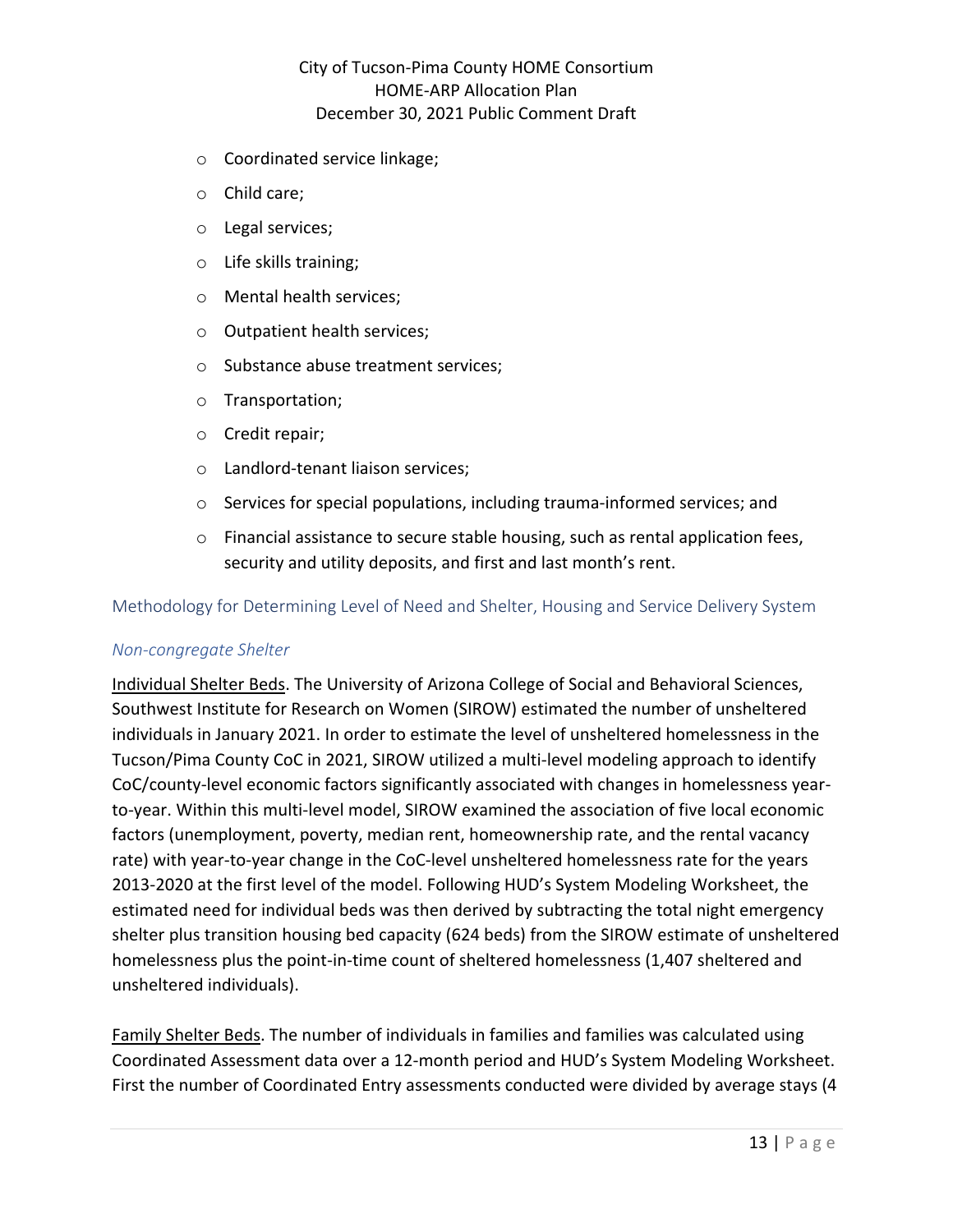months in emergency shelter and 18 months in transitional housing) to estimate the average nightly number of families experiencing homelessness. Next, the number of sheltered families was subtracted from the estimate and the result was multiplied by average family size of 3 people. Following HUD's System Modeling Worksheet and assuming that 55% of beds are shelter only, 35% are transitional housing only and 10% are diversion beds, the estimated total family bed need was estimated at 540 household units. The estimated need of 540 households was then subtracted from existing bed capacity of 462 beds to arrive at a shelter gap of 78 units; this result was then multiplied by average family size of 3 people to estimate the number of beds needed.

# *Affordable and Permanent Supportive Rental Housing*

The need for rental housing was determined using 2014-2018 HUD Comprehensive Housing Affordability Strategy (CHAS) data Table 7. CHAS Table 7 identifies cost burden by family type and income. The need for rental housing is estimated to equal the number of renters with income less than 30% AMI or between 30% and 50% AMI who are severely cost burdened or paying more than 50% of household income for rent, including utilities.

#### *Services*

Gaps in the service delivery system were identified through consultation with stakeholders and analysis of the availability and usage of existing services.

# <span id="page-16-0"></span>HOME-ARP Activities

# <span id="page-16-1"></span>Method of Distribution

The Consortium (PJ) will administer some, but not all eligible activities directly. Activities planned for direct administration by the Consortium include non-congregate shelter acquisition and rehabilitation, provision of some supportive services, rental housing construction, acquisition and/or rehabilitation, and nonprofit capacity building assistance. No subrecipients or contractors will be responsible for the Consortium's entire HOME-ARP grant.

Applications for activities not directly administered by the PJ, will be solicited from developers, service providers, subrecipients and/or contractors through requests for proposals and/or calls for projects following Consortium (PJ) procurement policies.

## <span id="page-16-2"></span>Uses of HOME-ARP Funding

The Consortium plans to use HOME-ARP as described in the following table.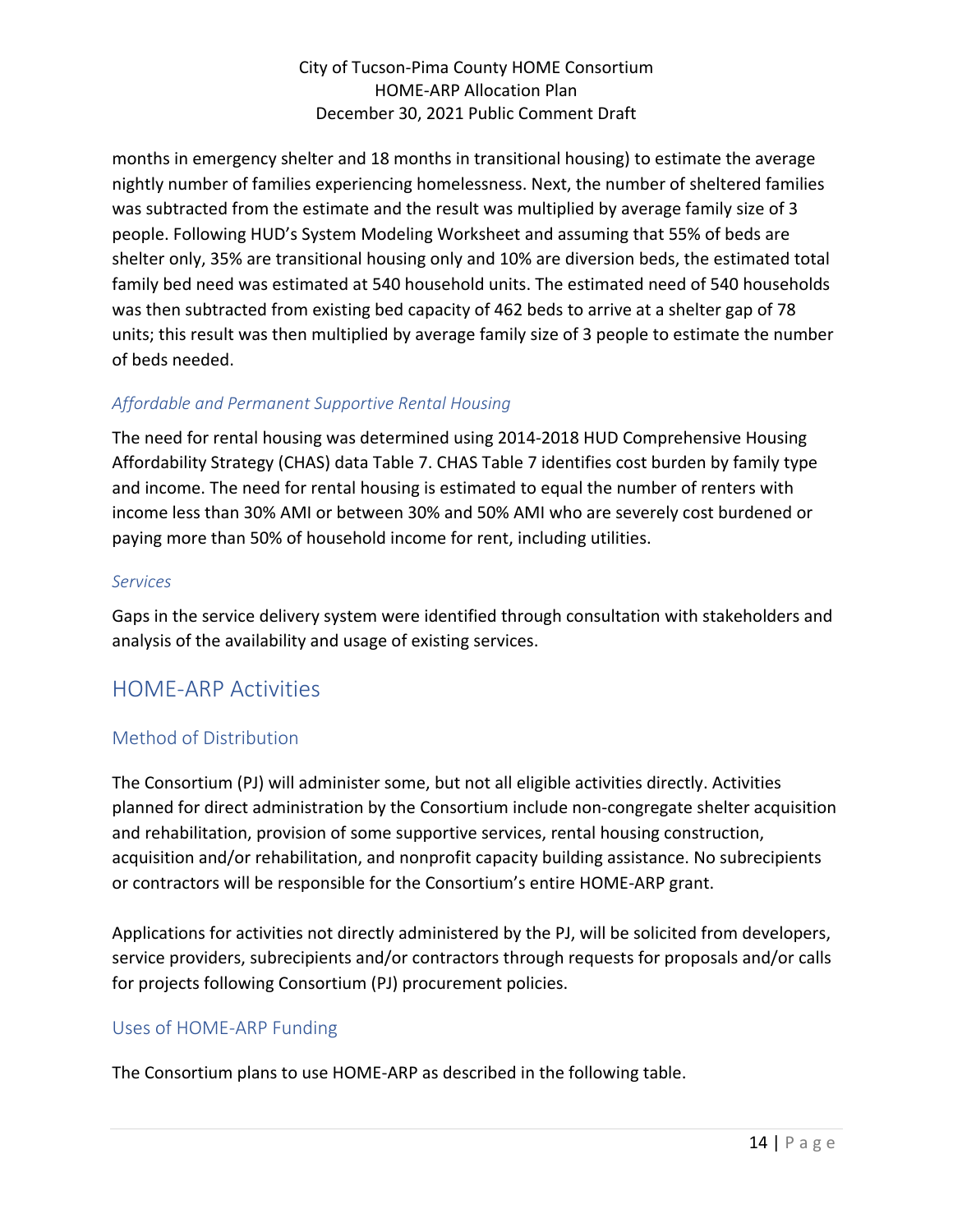| <b>Activity</b>                       | <b>Funding Amount</b> | <b>Percent of</b> | <b>Statutory</b> |
|---------------------------------------|-----------------------|-------------------|------------------|
|                                       |                       | <b>Allocation</b> | Limit            |
| <b>Supportive Services</b>            | \$4,800,000           |                   |                  |
| Non-congregate Shelter                | \$1,000,000           |                   |                  |
| <b>Tenant-based Rental Assistance</b> | \$00                  |                   |                  |
| <b>Rental Housing</b>                 | \$5,105,290           |                   |                  |
| Non-profit Operating                  | \$00                  | 0%                | 5%               |
| Non-profit Capacity Building          | \$638,509             | 5%                | 5%               |
| <b>Administration and Planning</b>    | \$1,227,018           | 15%               | 15%              |
| <b>Total HOME-ARP Allocation</b>      | \$12,770,187          |                   |                  |

## <span id="page-17-0"></span>Rationale for Funds Distribution Among Eligible Activities

The COVID-19 pandemic drove home the need for non-congregate shelter as an estimated 854 individuals were experiencing unsheltered homelessness in January 2021. At the same time, many motels and hotels experienced high vacancy as people physically distanced and minimized travel, leading to challenges sustaining those facilities. The combination of need for non-congregate shelter and the availability of facilities appropriate for non-congregate shelter represents an opportunity rarely seen under more typical market conditions.

The need for additional rental units affordable to renters with household income less than 30% AMI and between 30% and 50% AMI is immense and has been documented by the consortium for the past decade. HOME-ARP presents a unique opportunity to dedicate funding for units that will be affordable to qualifying populations while providing needed services.

To successfully move beyond crisis and towards housing stability and self-sufficiency, qualifying populations need supportive services. While an array of supportive services is currently available, ensuring that occupants of HOME-ARP non-congregate shelter and rental housing are offered appropriate services, including those that are less frequently or traditionally available, will support housing stability.

Nonprofit partners will benefit from capacity-building assistance to support their efforts to develop appropriate shelter, housing, and services. Many nonprofit partners have capacity to deliver services yet limited capacity to develop and manage affordable rental housing.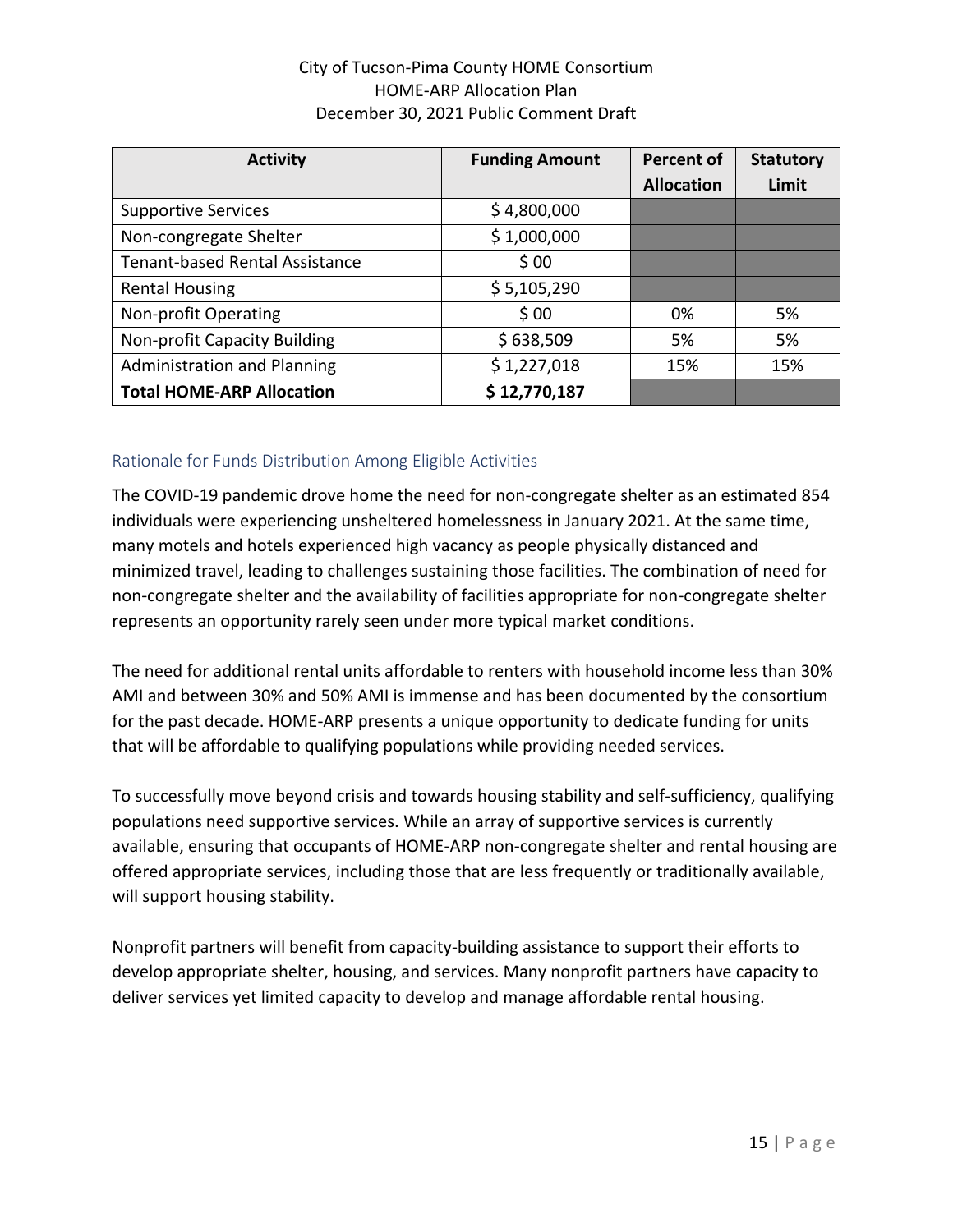# <span id="page-18-0"></span>HOME-ARP Housing Production Goals

The Consortium estimates it will produce and support 25 rental units affordable to qualifying populations using HOME-ARP funds, including rental unit production, operating support and supportive services for individuals and families residing in the rental units. Because most qualifying populations are also extremely low-income, the HOME-ARP affordable rental units will specifically address the need for rental units affordable to households with income less than 30% AMI.

# <span id="page-18-1"></span>Preferences

The Consortium will utilize HOME-ARP funds to support permanent supportive rental housing units and will provide preferences in rental housing projects for individuals and families experiencing chronic homelessness and having a documented disability. This preference will address the needs of approximately 29.3% of households that meet the HOME-ARP definition of a qualifying population. The needs of other qualifying populations will be met through HOME-ARP-funded non-congregate shelter, supportive services, and other community housing interventions including transitional housing and rapid rehousing services.

# <span id="page-18-2"></span>HOME-ARP Refinancing Guidelines

Not applicable. The Consortium has elected to not provide for refinancing of existing debt secured by multifamily rental housing that will be rehabilitated with HOME-ARP funds.